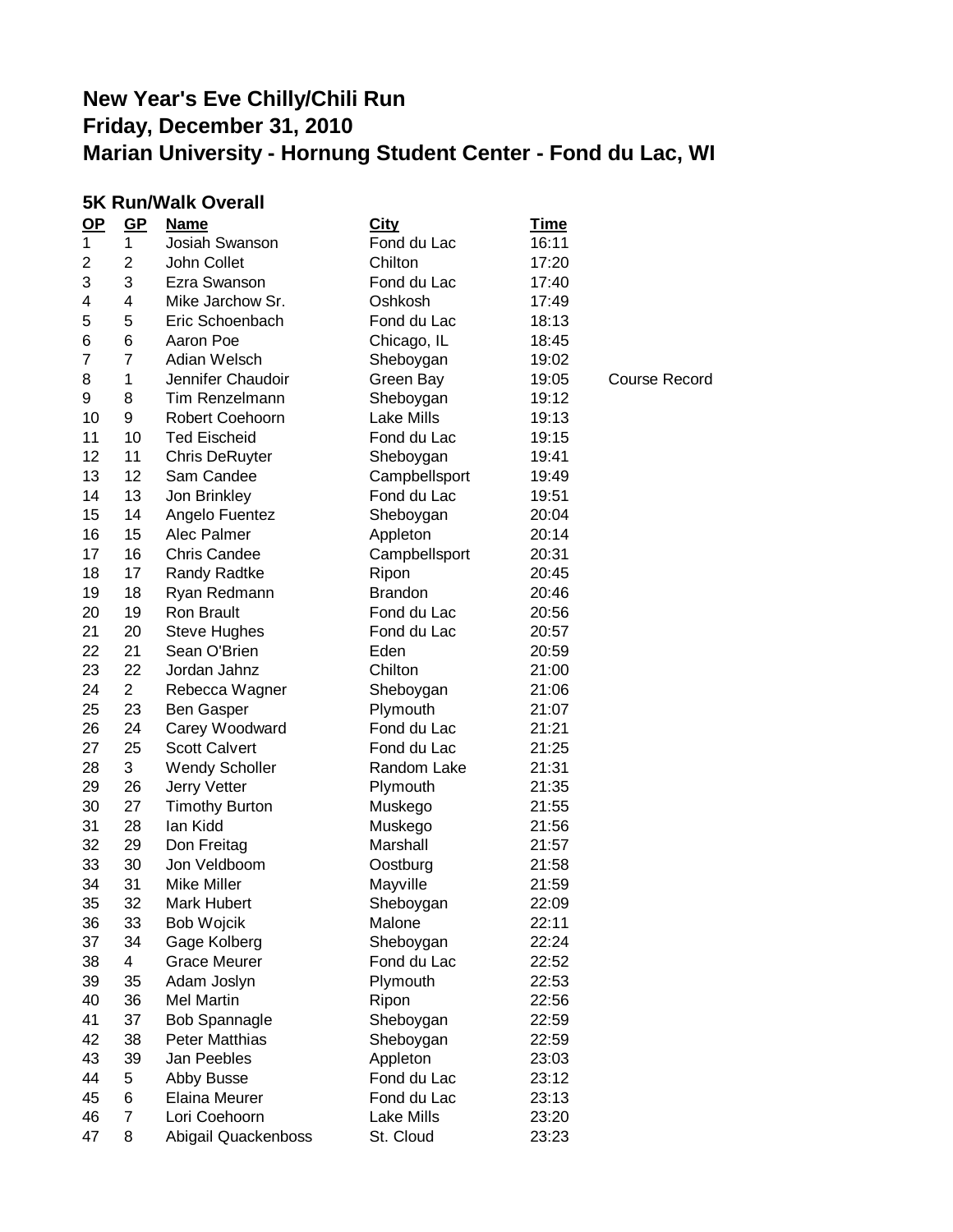| 48  | 40 | <b>Charlie Mikulsky</b>                   | Green Bay           | 23:41 |
|-----|----|-------------------------------------------|---------------------|-------|
| 49  | 41 | Len Verhulst                              | Ripon               | 23:46 |
| 50  | 42 | <b>Bill Dietrich</b>                      | Manitowoc           | 24:08 |
| 51  | 9  | Rhonda Kempen                             | Kaukauna            | 24:27 |
| 52  | 10 | Melissa Robl                              | Oshkosh             | 24:43 |
| 53  | 11 | Abigail Kidd                              | Muskego             | 24:48 |
| 54  | 12 | <b>Christine Vetter</b>                   | Plymouth            | 24:52 |
| 55  | 13 | Mary Schumann                             | Oshkosh             | 24:54 |
| 56  | 14 | Rachel Schneider                          | Waldo               | 24:55 |
| 57  | 43 | <b>James Bevers</b>                       | Aberdeen, NC        | 24:56 |
| 58  | 44 | <b>Brian Henne</b>                        | Plymouth            | 25:04 |
| 59  | 15 | Jacqueline Deruek                         | Muskego             | 25:06 |
| 60  | 16 | Katherine Solheim                         | West Bend           | 25:23 |
| 61  | 17 | <b>Natalie Meurer</b>                     | Fond du Lac         | 25:25 |
| 62  | 18 | Karin Hanisch                             | Ripon               | 25:40 |
| 63  | 19 | Hannah Henderson                          | Fond du Lac         | 26:01 |
| 64  | 45 | Dale Ledden                               | Fond du Lac         | 26:09 |
| 65  | 20 | Anna Ledden                               | Fond du Lac         | 26:09 |
| 66  | 46 | Jeff Klug-Konkel                          | Grafton             | 26:10 |
| 67  | 47 | Cael Grotenhuis                           | Slinger             | 26:10 |
| 68  | 48 | Ricardo Ramirez                           | Beaver Dam          | 26:11 |
| 69  | 21 | Karla Klapperich                          | St. Cloud           | 26:12 |
| 70  | 22 | Daycia Riegert                            | Fond du Lac         | 26:12 |
| 71  | 49 | Peter Van Dixhorn                         | Sheboygan           | 26:13 |
| 72  | 23 | Julie Horsch                              | Sheboygan           | 26:13 |
| 73  | 50 | Carlos Muñoz                              | Fond du Lac         | 26:20 |
| 74  | 24 | Kathy Busse                               | Fond du Lac         | 26:21 |
| 75  | 51 | <b>Tim Mutterer</b>                       | Kaukauna            | 26:26 |
| 76  | 25 | <b>Tiffany Anderson</b>                   | Virginia, MN        | 26:34 |
| 77  | 52 | Michael Kobilic                           | Fond du Lac         | 27:30 |
| 78  | 26 | Deanna Coonen                             | Menasha             | 27:38 |
| 79  | 53 | Dan Flood                                 | Oakfield            | 27:40 |
|     | 27 |                                           |                     |       |
| 80  |    | <b>Kay Schwartz</b><br><b>Jeff Konkol</b> | Plymouth<br>Amherst | 27:49 |
| 81  | 54 |                                           |                     | 27:54 |
| 82  | 28 | Shalyn Gerczak                            | Kewaskum            | 27:55 |
| 83  | 29 | Denise Lensmire                           | Plymouth            | 27:56 |
| 84  | 30 | Kandi Ottery                              | Campbellsport       | 27:56 |
| 85  | 31 | <b>Gina Mueller</b>                       | Campbellsport       | 27:57 |
| 86  | 32 | <b>Emily Hayes</b>                        | Fond du Lac         | 27:57 |
| 87  | 55 | Stephen Klein                             | Oshkosh             | 27:58 |
| 88  | 56 | Mark Flood                                | Oakfield            | 28:00 |
| 89  | 33 | <b>Christine Diette</b>                   | Fond du Lac         | 28:02 |
| 90  | 34 | Kaylee Kornowski                          | Green Bay           | 28:12 |
| 91  | 35 | Jamie Koehler                             | Chilton             | 28:19 |
| 92  | 36 | DiAnne Kober                              | Sheboygan           | 28:36 |
| 93  | 57 | James Avery                               | Fond du Lac         | 28:38 |
| 94  | 37 | Michelle Kolberg                          | Sheboygan           | 28:51 |
| 95  | 38 | Diane Burg                                | Fond du Lac         | 28:53 |
| 96  | 39 | Sue Uecker-Case                           | Green Bay           | 28:57 |
| 97  | 40 | Natalie Hall                              | Fond du Lac         | 29:02 |
| 98  | 41 | Kerri Martin                              | <b>Grand Chute</b>  | 29:29 |
| 99  | 42 | <b>Chelsie Krueger</b>                    | Larsen              | 29:30 |
| 100 | 58 | Tom Swingen                               | Fond du Lac         | 29:30 |
| 101 | 43 | Kanielle Johannes                         | North Fond du Lac   | 29:32 |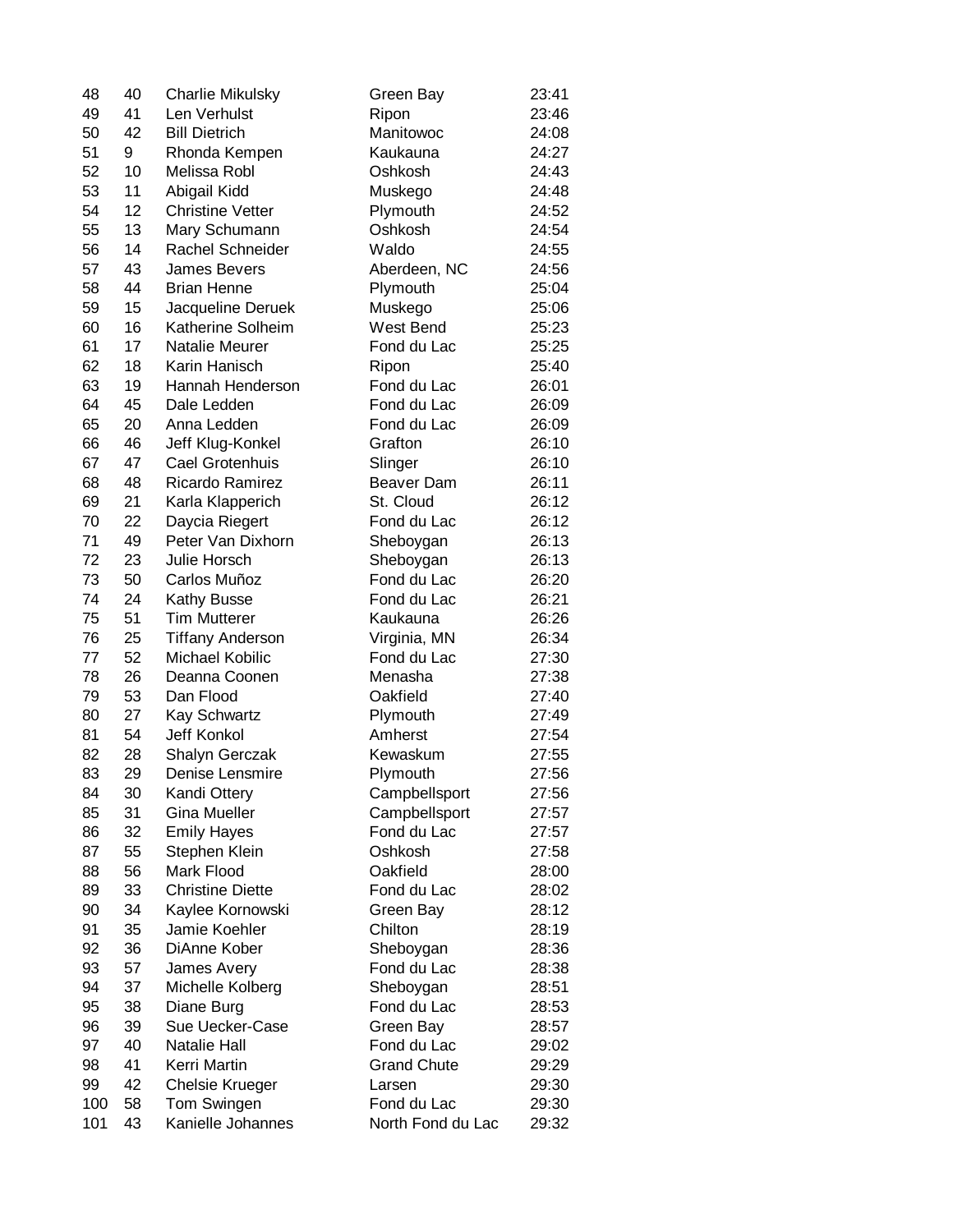| 102 | 44             | Miranda DeZwarte                   | Denver, CO              | 29:33 |
|-----|----------------|------------------------------------|-------------------------|-------|
| 103 | 59             | Matthew O'Connor                   | Chicago, IL             | 29:35 |
| 104 | 45             | Laura White                        | Ann Arbor, MI           | 29:44 |
| 105 | 60             | <b>Scott Buelke</b>                | Plymouth                | 29:58 |
| 106 | 46             | Randi Davis                        | Oshkosh                 | 29:59 |
| 107 | 61             | Jason Laudoeff                     | Fond du Lac             | 29:59 |
| 108 | 47             | McKenzie Nodolf                    | Ripon                   | 30:00 |
| 109 | 62             | <b>Jesse Nodolf</b>                | Ripon                   | 30:00 |
| 110 | 48             | Rasma Barbee                       | Fond du Lac             | 30:09 |
| 111 | 63             | Mark White                         | Austin, TX              | 30:10 |
| 112 | 49             | Noel Klug-Konkel                   | Grafton                 | 30:12 |
| 113 | 50             | Danielle Wetor                     | Random Lake             | 30:12 |
| 114 | 51             | Dee Dee Holvenstot                 | Fond du Lac             | 30:17 |
| 115 | 52             | Ruth Cunzenheim                    | Fond du Lac             | 30:18 |
| 116 | 53             | <b>Constance Salm</b>              | Kaukauna                | 30:46 |
| 117 | 64             | Jerry Robl                         | Oshkosh                 | 30:47 |
| 118 | 65             | James Fahrbach                     | Mt. Calvary             | 31:19 |
| 119 | 54             | Julie Mielka                       | Ripon                   | 31:30 |
| 120 | 55             | Allison Wehrmann                   | Omro                    | 31:55 |
| 121 | 56             | Elizabeth Haneman                  | Sheboygan               | 32:42 |
| 122 | 57             | Kelly Ludwig                       | <b>Little Chute</b>     | 32:56 |
| 123 | 58             | <b>Crissy Kope</b>                 | Fond du Lac             | 33:50 |
| 124 | 59             | Candi O'Brien                      | Eden                    | 34:09 |
| 125 | 60             | Deborah Morgan                     | Plymouth                | 34:47 |
| 126 | 61             |                                    |                         | 35:01 |
| 127 | 62             | <b>Cindy Carter</b><br>Lori Reilly | Appleton<br>Fond du Lac |       |
| 128 | 63             | <b>Tristan Scholler</b>            | Random Lake             | 35:02 |
|     | 64             |                                    |                         | 35:18 |
| 129 | 1              | Dixie Jarchow                      | Oshkosh                 | 35:41 |
| 130 | 1              | Sally Candee                       | Campbellsport           | 35:54 |
| 131 |                | Paul Osterholm                     | Fond du Lac             | 36:00 |
| 132 | 66             | <b>Heather Bauer</b>               | Fond du Lac             | 36:10 |
| 133 | 67             | Diane Larson                       | Random Lake             | 36:11 |
| 134 | 68             | Jennifer Rivers                    | Fond du Lac             | 36:22 |
| 135 | 69             | <b>Wendy Flood</b>                 | Oakfield                | 36:40 |
| 136 | 70             | Mally Henne                        | Plymouth                | 37:26 |
| 137 | $\overline{2}$ | <b>Gary Soldner</b>                | Fox Lake                | 37:58 |
| 138 | 71             | Lisa Laudoeff                      | Fond du Lac             | 40:13 |
| 139 | 72             | <b>Gail Martin</b>                 | Ripon                   | 43:55 |
| 140 | 66             | <b>Eric Martin</b>                 | Ripon                   | 43:56 |
| 141 | 2              | <b>Teresa Frazer</b>               | Somers                  | 44:26 |
| 142 | 73             | Becca Franzen                      | Plymouth                | 44:56 |
| 143 | 74             | Jess Franzen                       | Plymouth                | 45:00 |
| 144 | 75             | Barb Franzen                       | Plymouth                | 45:01 |
| 145 | 3              | <b>Betty Kobilic</b>               | Fond du Lac             | 45:19 |
| 146 | 4              | Pam Gray-Verhulst                  | Ripon                   | 50:11 |
| 147 | 3              | <b>Jeff Matznick</b>               | Mt. Calvary             | 51:01 |
| 148 | 5              | <b>Cindy Matznick</b>              | Mt. Calvary             | 51:02 |
| 149 | 6              | Rose Perry                         | Appleton                | 52:36 |
| 150 | 76             | Juanita Ramirez                    | Oshkosh                 | 52:37 |
| 151 | $\overline{7}$ | <b>Elizabeth Perry</b>             | Appleton                | 52:41 |
| 152 | 8              | Laura Killberg                     | Fond du Lac             | 56:30 |
| 153 | 9              | Melanie Woodward                   | Fond du Lac             | 56:30 |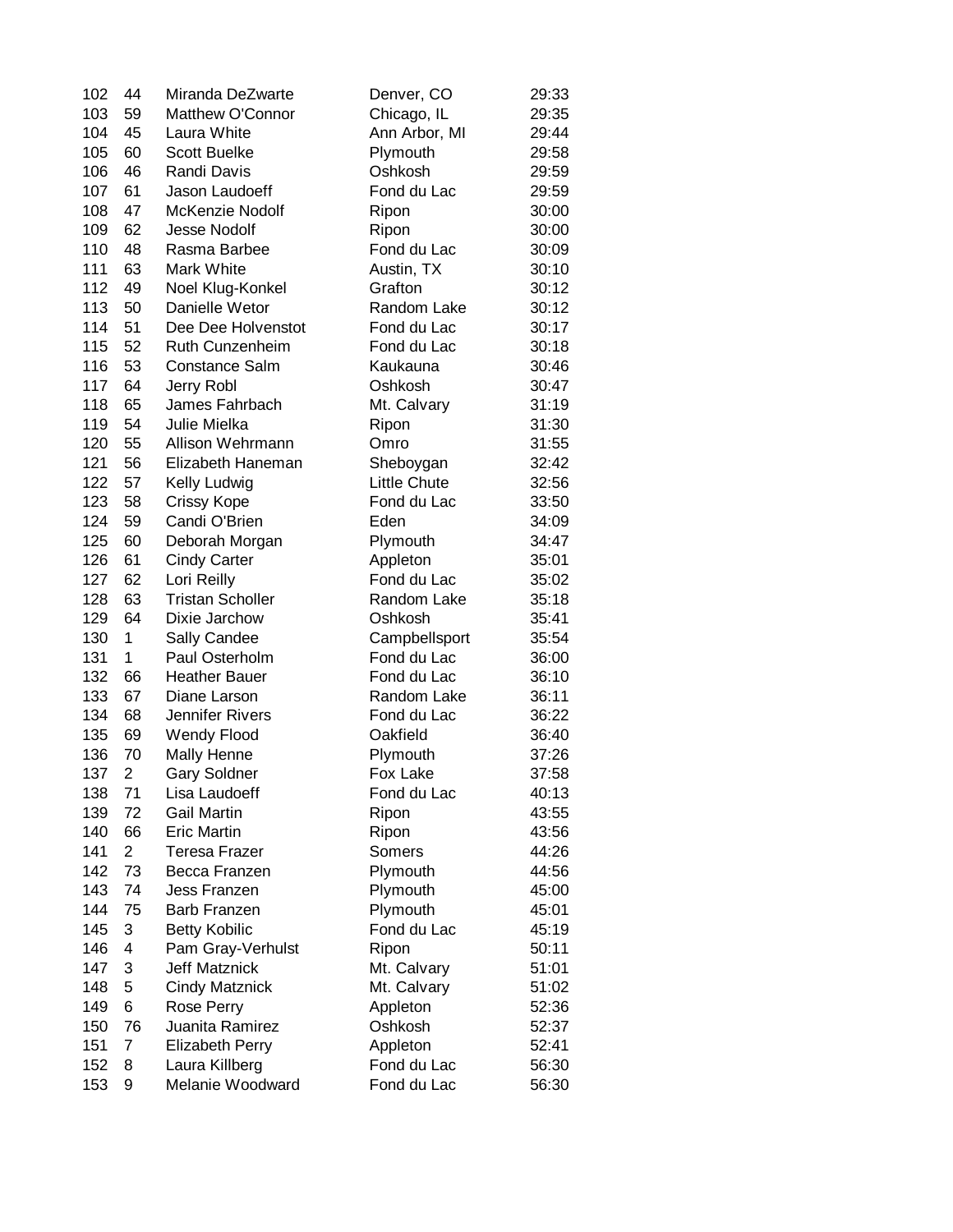|           | <b>5K Run Female</b> |                         |                    |             |                      |  |
|-----------|----------------------|-------------------------|--------------------|-------------|----------------------|--|
| <u>OP</u> | $GP$                 | <b>Name</b>             | <b>City</b>        | <u>Time</u> |                      |  |
| 8         | 1                    | Jennifer Chaudoir       | Green Bay          | 19:05       | <b>Course Record</b> |  |
| 24        | 2                    | Rebecca Wagner          | Sheboygan          | 21:06       |                      |  |
| 28        | 3                    | <b>Wendy Scholler</b>   | Random Lake        | 21:31       |                      |  |
| 38        | 4                    | <b>Grace Meurer</b>     | Fond du Lac        | 22:52       |                      |  |
| 44        | 5                    | Abby Busse              | Fond du Lac        | 23:12       |                      |  |
| 45        | 6                    | Elaina Meurer           | Fond du Lac        | 23:13       |                      |  |
| 46        | $\overline{7}$       | Lori Coehoorn           | Lake Mills         | 23:20       |                      |  |
| 47        | 8                    | Abigail Quackenboss     | St. Cloud          | 23:23       |                      |  |
| 51        | 9                    | Rhonda Kempen           | Kaukauna           | 24:27       |                      |  |
| 52        | 10                   | Melissa Robl            | Oshkosh            | 24:43       |                      |  |
| 53        | 11                   | Abigail Kidd            | Muskego            | 24:48       |                      |  |
| 54        | 12                   | <b>Christine Vetter</b> | Plymouth           | 24:52       |                      |  |
| 55        | 13                   | Mary Schumann           | Oshkosh            | 24:54       |                      |  |
| 56        | 14                   | Rachel Schneider        | Waldo              | 24:55       |                      |  |
| 59        | 15                   | Jacqueline Deruek       | Muskego            | 25:06       |                      |  |
| 60        | 16                   | Katherine Solheim       | West Bend          | 25:23       |                      |  |
| 61        | 17                   | Natalie Meurer          | Fond du Lac        | 25:25       |                      |  |
| 62        | 18                   | Karin Hanisch           | Ripon              | 25:40       |                      |  |
| 63        | 19                   | Hannah Henderson        | Fond du Lac        | 26:01       |                      |  |
| 65        | 20                   | Anna Ledden             | Fond du Lac        | 26:09       |                      |  |
| 69        | 21                   | Karla Klapperich        | St. Cloud          | 26:12       |                      |  |
| 70        | 22                   | Daycia Riegert          | Fond du Lac        | 26:12       |                      |  |
| 72        | 23                   | Julie Horsch            | Sheboygan          | 26:13       |                      |  |
| 74        | 24                   | Kathy Busse             | Fond du Lac        | 26:21       |                      |  |
| 76        | 25                   | <b>Tiffany Anderson</b> | Virginia, MN       | 26:34       |                      |  |
| 78        | 26                   | Deanna Coonen           | Menasha            | 27:38       |                      |  |
| 80        | 27                   | Kay Schwartz            | Plymouth           | 27:49       |                      |  |
| 82        | 28                   | Shalyn Gerczak          | Kewaskum           | 27:55       |                      |  |
| 83        | 29                   | Denise Lensmire         | Plymouth           | 27:56       |                      |  |
| 84        | 30                   | Kandi Ottery            | Campbellsport      | 27:56       |                      |  |
| 85        | 31                   | <b>Gina Mueller</b>     | Campbellsport      | 27:57       |                      |  |
| 86        | 32                   | <b>Emily Hayes</b>      | Fond du Lac        | 27:57       |                      |  |
| 89        | 33                   | <b>Christine Diette</b> | Fond du Lac        | 28:02       |                      |  |
| 90        | 34                   | Kaylee Kornowski        | Green Bay          | 28:12       |                      |  |
| 91        | 35                   | Jamie Koehler           | Chilton            | 28:19       |                      |  |
| 92        | 36                   | DiAnne Kober            | Sheboygan          | 28:36       |                      |  |
| 94        | 37                   | Michelle Kolberg        | Sheboygan          | 28:51       |                      |  |
| 95        | 38                   | Diane Burg              | Fond du Lac        | 28:53       |                      |  |
| 96        | 39                   | Sue Uecker-Case         | Green Bay          | 28:57       |                      |  |
| 97        | 40                   | Natalie Hall            | Fond du Lac        | 29:02       |                      |  |
| 98        | 41                   | Kerri Martin            | <b>Grand Chute</b> | 29:29       |                      |  |
| 99        | 42                   | <b>Chelsie Krueger</b>  | Larsen             | 29:30       |                      |  |
| 101       | 43                   | Kanielle Johannes       | North Fond du Lac  | 29:32       |                      |  |
| 102       | 44                   | Miranda DeZwarte        | Denver, CO         | 29:33       |                      |  |
| 104       | 45                   | Laura White             | Ann Arbor, MI      | 29:44       |                      |  |
| 106       | 46                   | Randi Davis             | Oshkosh            | 29:59       |                      |  |
| 108       | 47                   | McKenzie Nodolf         | Ripon              | 30:00       |                      |  |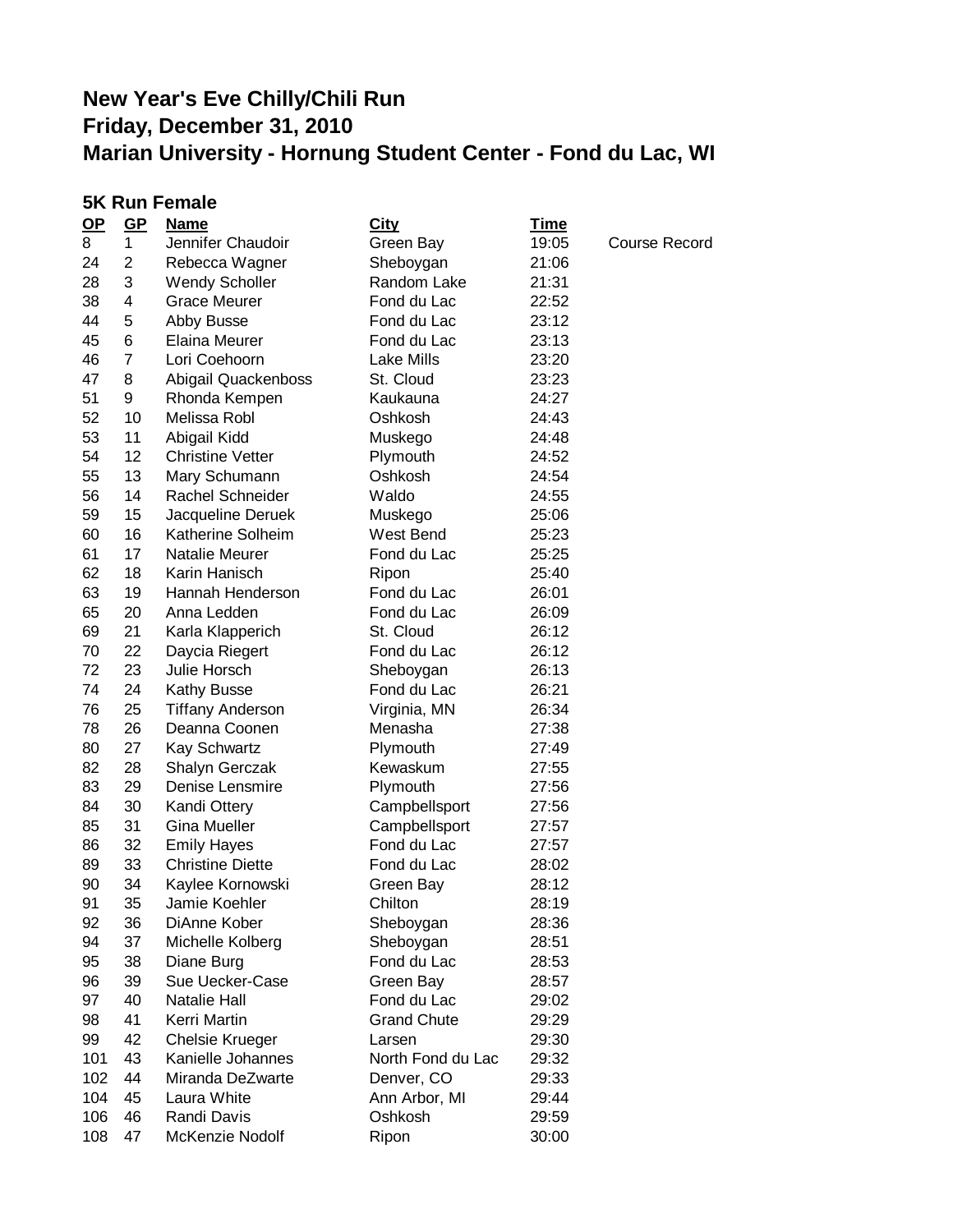| 110 | 48 | Rasma Barbee            | Fond du Lac  | 30:09 |
|-----|----|-------------------------|--------------|-------|
| 112 | 49 | Noel Klug-Konkel        | Grafton      | 30:12 |
| 113 | 50 | Danielle Wetor          | Random Lake  | 30:12 |
| 114 | 51 | Dee Dee Holvenstot      | Fond du Lac  | 30:17 |
| 115 | 52 | Ruth Cunzenheim         | Fond du Lac  | 30:18 |
| 116 | 53 | Constance Salm          | Kaukauna     | 30:46 |
| 119 | 54 | Julie Mielka            | Ripon        | 31:30 |
| 120 | 55 | Allison Wehrmann        | Omro         | 31:55 |
| 121 | 56 | Elizabeth Haneman       | Sheboygan    | 32:42 |
| 122 | 57 | Kelly Ludwig            | Little Chute | 32:56 |
| 123 | 58 | <b>Crissy Kope</b>      | Fond du Lac  | 33:50 |
| 124 | 59 | Candi O'Brien           | Eden         | 34:09 |
| 125 | 60 | Deborah Morgan          | Plymouth     | 34:47 |
| 126 | 61 | <b>Cindy Carter</b>     | Appleton     | 35:01 |
| 127 | 62 | Lori Reilly             | Fond du Lac  | 35:02 |
| 128 | 63 | <b>Tristan Scholler</b> | Random Lake  | 35:18 |
| 129 | 64 | Dixie Jarchow           | Oshkosh      | 35:41 |
| 132 | 66 | <b>Heather Bauer</b>    | Fond du Lac  | 36:10 |
| 133 | 67 | Diane Larson            | Random Lake  | 36:11 |
| 134 | 68 | Jennifer Rivers         | Fond du Lac  | 36:22 |
| 135 | 69 | <b>Wendy Flood</b>      | Oakfield     | 36:40 |
| 136 | 70 | Mally Henne             | Plymouth     | 37:26 |
| 138 | 71 | Lisa Laudoeff           | Fond du Lac  | 40:13 |
| 139 | 72 | <b>Gail Martin</b>      | Ripon        | 43:55 |
| 142 | 73 | Becca Franzen           | Plymouth     | 44:56 |
| 143 | 74 | Jess Franzen            | Plymouth     | 45:00 |
| 144 | 75 | <b>Barb Franzen</b>     | Plymouth     | 45:01 |
| 150 | 76 | Juanita Ramirez         | Oshkosh      | 52:37 |
|     |    |                         |              |       |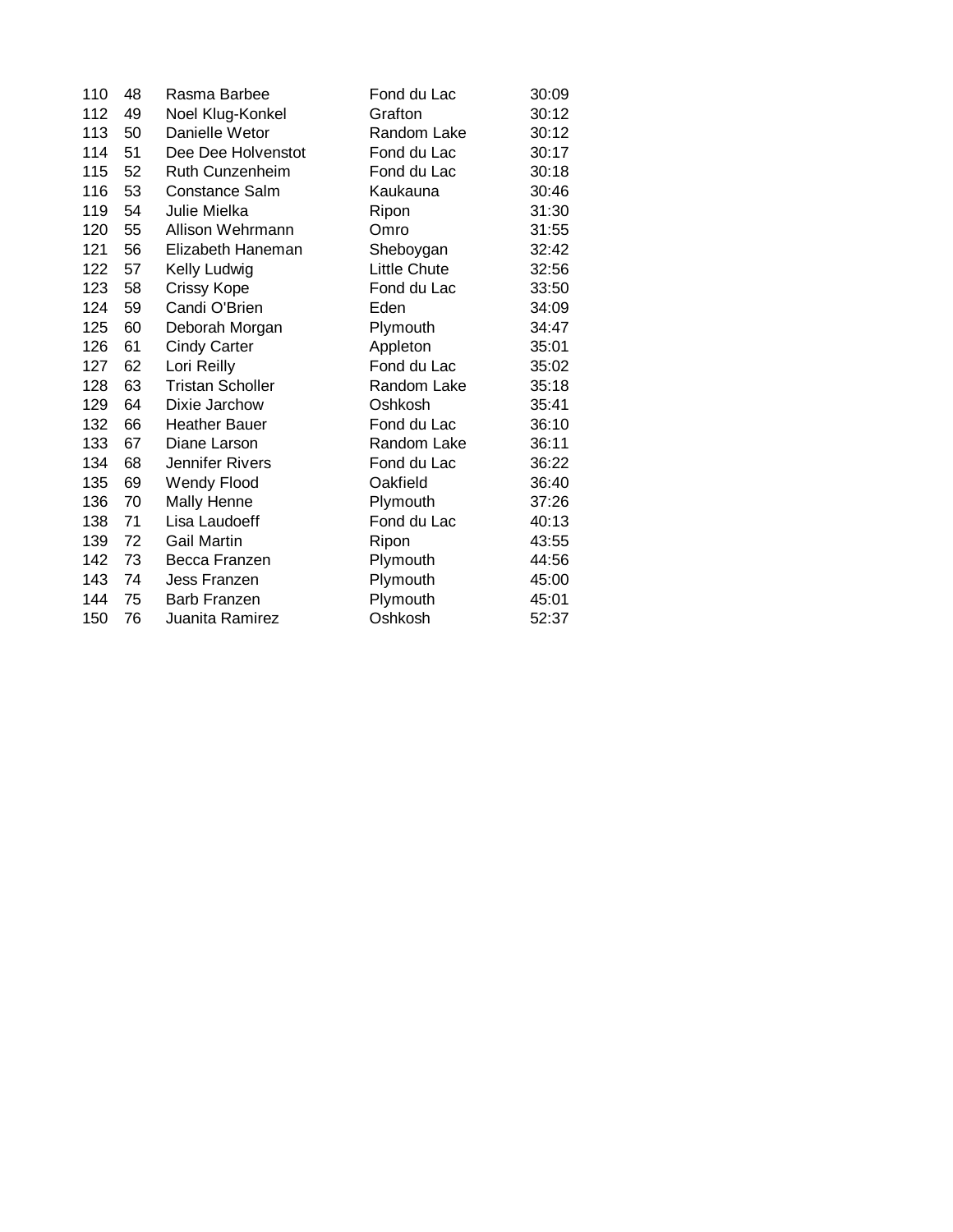|    | <b>5K Run Male</b> |                         |                |             |
|----|--------------------|-------------------------|----------------|-------------|
| OP | GP                 | <b>Name</b>             | <b>City</b>    | <b>Time</b> |
| 1  | 1                  | Josiah Swanson          | Fond du Lac    | 16:11       |
| 2  | 2                  | John Collet             | Chilton        | 17:20       |
| 3  | 3                  | Ezra Swanson            | Fond du Lac    | 17:40       |
| 4  | 4                  | Mike Jarchow Sr.        | Oshkosh        | 17:49       |
| 5  | 5                  | Eric Schoenbach         | Fond du Lac    | 18:13       |
| 6  | 6                  | Aaron Poe               | Chicago, IL    | 18:45       |
| 7  | $\overline{7}$     | Adian Welsch            | Sheboygan      | 19:02       |
| 9  | 8                  | Tim Renzelmann          | Sheboygan      | 19:12       |
| 10 | 9                  | Robert Coehoorn         | Lake Mills     | 19:13       |
| 11 | 10                 | <b>Ted Eischeid</b>     | Fond du Lac    | 19:15       |
| 12 | 11                 | <b>Chris DeRuyter</b>   | Sheboygan      | 19:41       |
| 13 | 12                 | Sam Candee              | Campbellsport  | 19:49       |
| 14 | 13                 | Jon Brinkley            | Fond du Lac    | 19:51       |
| 15 | 14                 | Angelo Fuentez          | Sheboygan      | 20:04       |
| 16 | 15                 | Alec Palmer             | Appleton       | 20:14       |
| 17 | 16                 | <b>Chris Candee</b>     | Campbellsport  | 20:31       |
| 18 | 17                 | Randy Radtke            | Ripon          | 20:45       |
| 19 | 18                 | Ryan Redmann            | <b>Brandon</b> | 20:46       |
| 20 | 19                 | Ron Brault              | Fond du Lac    | 20:56       |
| 21 | 20                 | <b>Steve Hughes</b>     | Fond du Lac    | 20:57       |
| 22 | 21                 | Sean O'Brien            | Eden           | 20:59       |
| 23 | 22                 | Jordan Jahnz            | Chilton        | 21:00       |
| 25 | 23                 | <b>Ben Gasper</b>       | Plymouth       | 21:07       |
| 26 | 24                 | Carey Woodward          | Fond du Lac    | 21:21       |
| 27 | 25                 | <b>Scott Calvert</b>    | Fond du Lac    | 21:25       |
| 29 | 26                 | Jerry Vetter            | Plymouth       | 21:35       |
| 30 | 27                 | <b>Timothy Burton</b>   | Muskego        | 21:55       |
| 31 | 28                 | lan Kidd                | Muskego        | 21:56       |
| 32 | 29                 | Don Freitag             | Marshall       | 21:57       |
| 33 | 30                 | Jon Veldboom            | Oostburg       | 21:58       |
| 34 | 31                 | Mike Miller             | Mayville       | 21:59       |
| 35 | 32                 | <b>Mark Hubert</b>      | Sheboygan      | 22:09       |
| 36 | 33                 | <b>Bob Wojcik</b>       | Malone         | 22:11       |
| 37 | 34                 | Gage Kolberg            | Sheboygan      | 22:24       |
| 39 | 35                 | Adam Joslyn             | Plymouth       | 22:53       |
| 40 | 36                 | Mel Martin              | Ripon          | 22:56       |
| 41 | 37                 | <b>Bob Spannagle</b>    | Sheboygan      | 22:59       |
| 42 | 38                 | <b>Peter Matthias</b>   | Sheboygan      | 22:59       |
| 43 | 39                 | Jan Peebles             | Appleton       | 23:03       |
| 48 | 40                 | <b>Charlie Mikulsky</b> | Green Bay      | 23:41       |
| 49 | 41                 | Len Verhulst            | Ripon          | 23:46       |
| 50 | 42                 | <b>Bill Dietrich</b>    | Manitowoc      | 24:08       |
| 57 | 43                 | James Bevers            | Aberdeen, NC   | 24:56       |
| 58 | 44                 | <b>Brian Henne</b>      | Plymouth       | 25:04       |
| 64 | 45                 | Dale Ledden             | Fond du Lac    | 26:09       |
| 66 | 46                 | Jeff Klug-Konkel        | Grafton        | 26:10       |
| 67 | 47                 | Cael Grotenhuis         | Slinger        | 26:10       |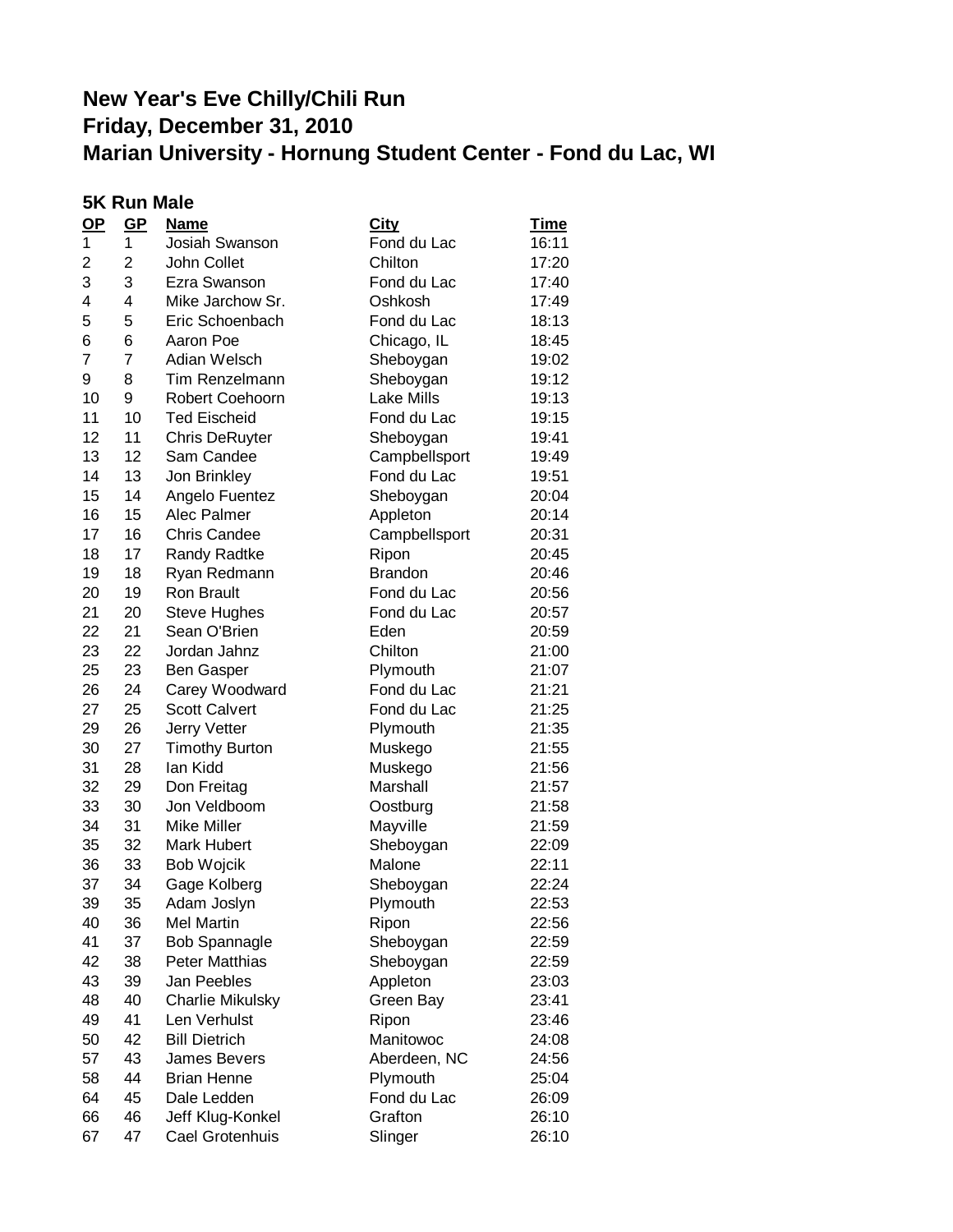| 68  | 48 | Ricardo Ramirez     | Beaver Dam  | 26:11 |
|-----|----|---------------------|-------------|-------|
| 71  | 49 | Peter Van Dixhorn   | Sheboygan   | 26:13 |
| 73  | 50 | Carlos Muñoz        | Fond du Lac | 26:20 |
| 75  | 51 | <b>Tim Mutterer</b> | Kaukauna    | 26:26 |
| 77  | 52 | Michael Kobilic     | Fond du Lac | 27:30 |
| 79  | 53 | Dan Flood           | Oakfield    | 27:40 |
| 81  | 54 | Jeff Konkol         | Amherst     | 27:54 |
| 87  | 55 | Stephen Klein       | Oshkosh     | 27:58 |
| 88  | 56 | Mark Flood          | Oakfield    | 28:00 |
| 93  | 57 | James Avery         | Fond du Lac | 28:38 |
| 100 | 58 | Tom Swingen         | Fond du Lac | 29:30 |
| 103 | 59 | Matthew O'Connor    | Chicago, IL | 29:35 |
| 105 | 60 | <b>Scott Buelke</b> | Plymouth    | 29:58 |
| 107 | 61 | Jason Laudoeff      | Fond du Lac | 29:59 |
| 109 | 62 | Jesse Nodolf        | Ripon       | 30:00 |
| 111 | 63 | Mark White          | Austin, TX  | 30:10 |
| 117 | 64 | Jerry Robl          | Oshkosh     | 30:47 |
| 118 | 65 | James Fahrbach      | Mt. Calvary | 31:19 |
| 140 | 66 | <b>Eric Martin</b>  | Ripon       | 43:56 |
|     |    |                     |             |       |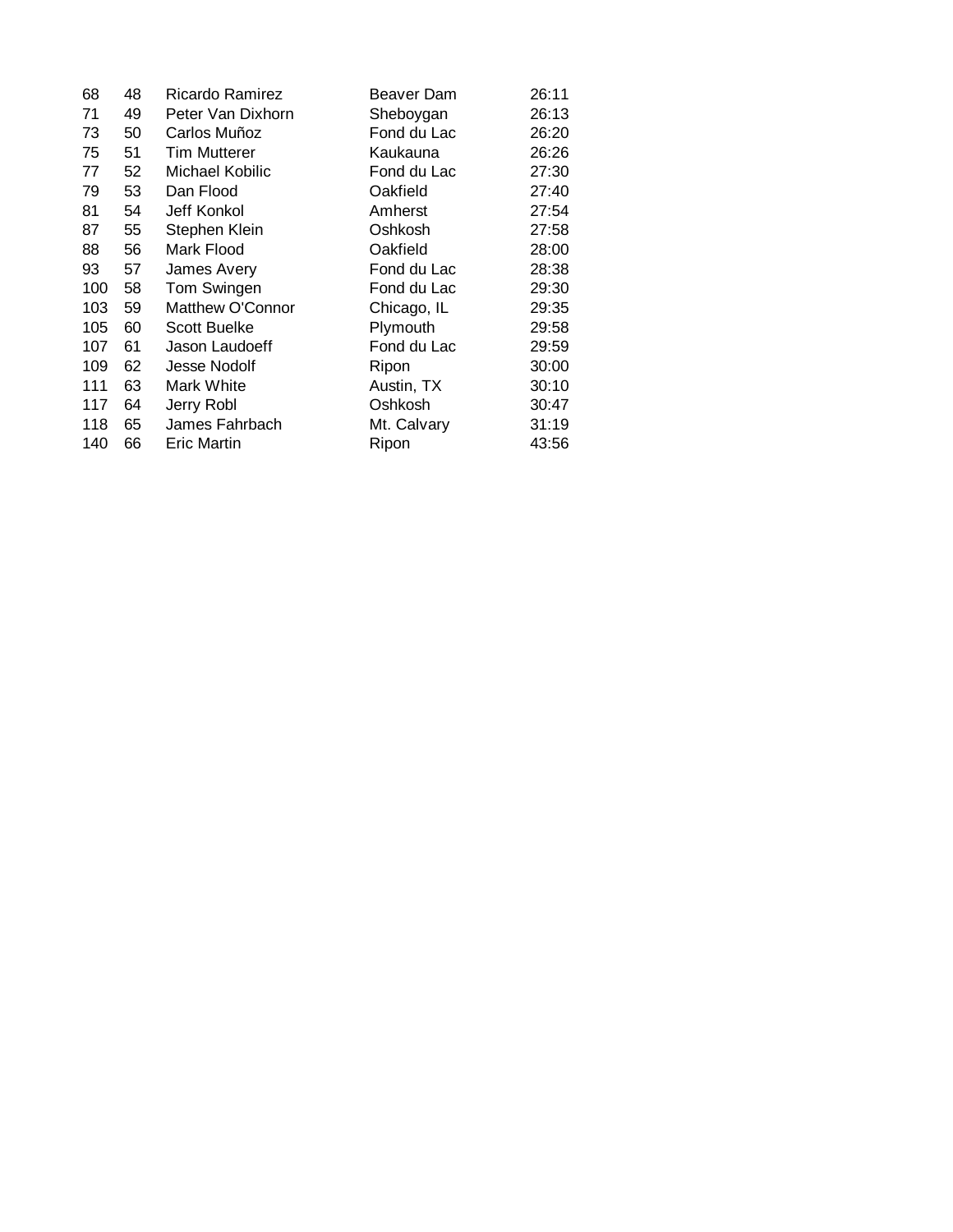| <b>5K Walk Male</b> |      |                     |             |             |
|---------------------|------|---------------------|-------------|-------------|
| <u>OP</u>           | - GP | <b>Name</b>         | <u>City</u> | <u>Time</u> |
| 131                 |      | 1 Paul Osterholm    | Fond du Lac | 36:00       |
| 137 2               |      | <b>Gary Soldner</b> | Fox Lake    | 37:58       |
| $147 \quad 3$       |      | Jeff Matznick       | Mt. Calvary | 51:01       |

## **New Year's Eve Chilly/Chili Run Friday, December 31, 2010 Marian University - Hornung Student Center - Fond du Lac, WI**

### **5K Walk Female**

| <u>OP</u> | <u>GP</u> | <b>Name</b>            | City          | <b>Time</b> |
|-----------|-----------|------------------------|---------------|-------------|
| 130       | 1         | Sally Candee           | Campbellsport | 35:54       |
| 141       | 2         | <b>Teresa Frazer</b>   | Somers        | 44:26       |
| 145       | - 3       | <b>Betty Kobilic</b>   | Fond du Lac   | 45:19       |
| 146       | 4         | Pam Gray-Verhulst      | Ripon         | 50:11       |
| 148       | 5         | <b>Cindy Matznick</b>  | Mt. Calvary   | 51:02       |
| 149       | 6         | Rose Perry             | Appleton      | 52:36       |
| 151       | 7         | <b>Elizabeth Perry</b> | Appleton      | 52:41       |
| 152       | 8         | Laura Killberg         | Fond du Lac   | 56:30       |
| 153       | 9         | Melanie Woodward       | Fond du Lac   | 56:30       |